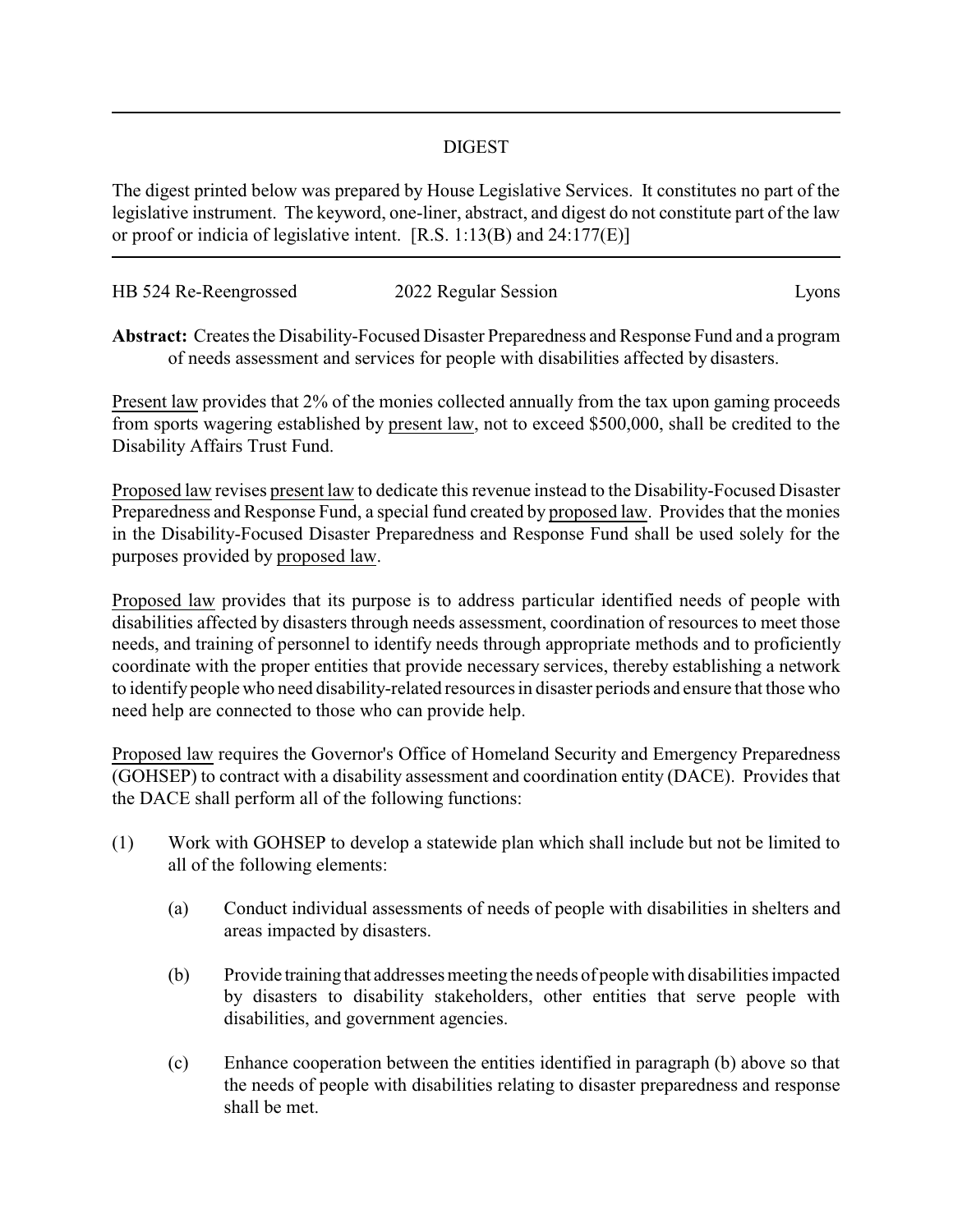- (d) Where necessary, directly meet the needs of people with disabilities impacted by disasters.
- (2) Administer the initial implementation of the statewide plan.
- (3) Administer the statewide plan on an ongoing basis.
- (4) Conduct individual needs assessments for people with disabilities.
- (5) Coordinate with state and local governmental entities, disability stakeholders, and affected individuals with disabilities or their representatives to meet individual needs identified in assessments.
- (6) Directly meet the needs of people with disabilities impacted by disasters in instances in which no other option for furnishing of such assistance is available.
- (7) Provide training to GOHSEP to meet the needs of people with disabilities that are impacted by disasters.
- (8) Maintain staffing necessary to administer the statewide plan.
- (9) Collect data relative to the activities conducted pursuant to proposed law and provide an annual report to GOHSEP.

Proposed law sets forth minimum qualifications that the director of the DACE must possess.

Proposed law requires GOHSEP to seek federal reimbursement for eligible disaster-related expenses incurred in the provision of resources and services to people with disabilities affected by disasters as authorized by the provisions of this Section. Authorizes GOHSEP to enter into any type of agreement with the DACE as necessary for the purpose of securing federal reimbursement for eligible disaster-related expenses.

Proposed law authorizes GOHSEP to utilize no more than 3% of the monies annually deposited into the Disability-Focused Disaster Preparedness and Response Fund pursuant to proposed law for administrative costs, including costs of grant administration.

Effective upon appropriation of funds by the legislature.

(Amends R.S. 27:625(G)(5) and R.S. 29:726.6(Section heading); Adds R.S. 29:726.7)

## Summary of Amendments Adopted by House

The Committee Amendments Proposed by House Committee on Appropriations to the engrossed bill: